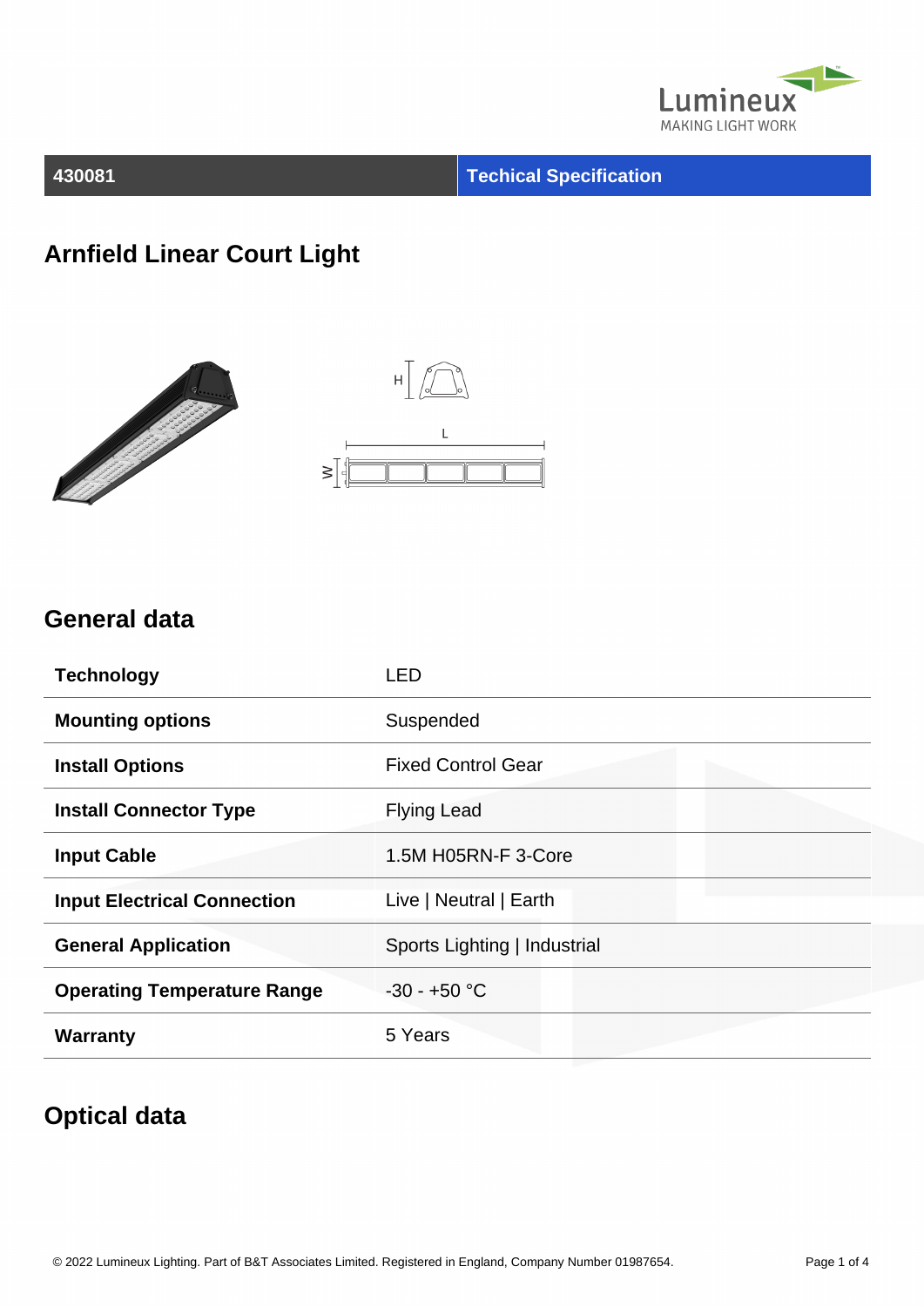| <b>LED Manufacturer / Type</b>                         | <b>Nichia</b>   |
|--------------------------------------------------------|-----------------|
| <b>LED Type</b>                                        | <b>LED 3030</b> |
| <b>Fixture Luminous Flux +/-10%</b>                    | 19,750 lm       |
| <b>Luminaire Efficacy @4000K</b>                       | 164 lm/W        |
| <b>Colour Temperature</b>                              | 5000 K          |
| <b>CRI</b>                                             | 80 Ra           |
| <b>Beam Angle</b>                                      | 70°             |
| <b>Optics</b>                                          | Yes             |
| <b>Photometry Available Tested @</b><br>$25^{\circ}$ C | Yes             |

# **Electrical data**

| Wattage $+/-10%$                  | 120 W        |
|-----------------------------------|--------------|
| <b>Total power consumption</b>    | 120 W        |
| <b>Mains voltage</b>              | 220-240 V    |
| Lamp power factor                 | 0.92         |
| <b>Electrical protection</b>      | Class I      |
| <b>Driver Output</b>              | 22-61 V      |
| <b>Driver Output Current</b>      | 3150 mA      |
| <b>Control Gear Type CC or CV</b> | <b>CC</b>    |
| <b>Dimmable</b>                   | <b>NO</b>    |
| <b>Driver Brand</b>               | Inventronics |
| <b>Inrush Current</b>             | 1.90A        |
| <b>Nominal Frequency</b>          | 50/60 Hz     |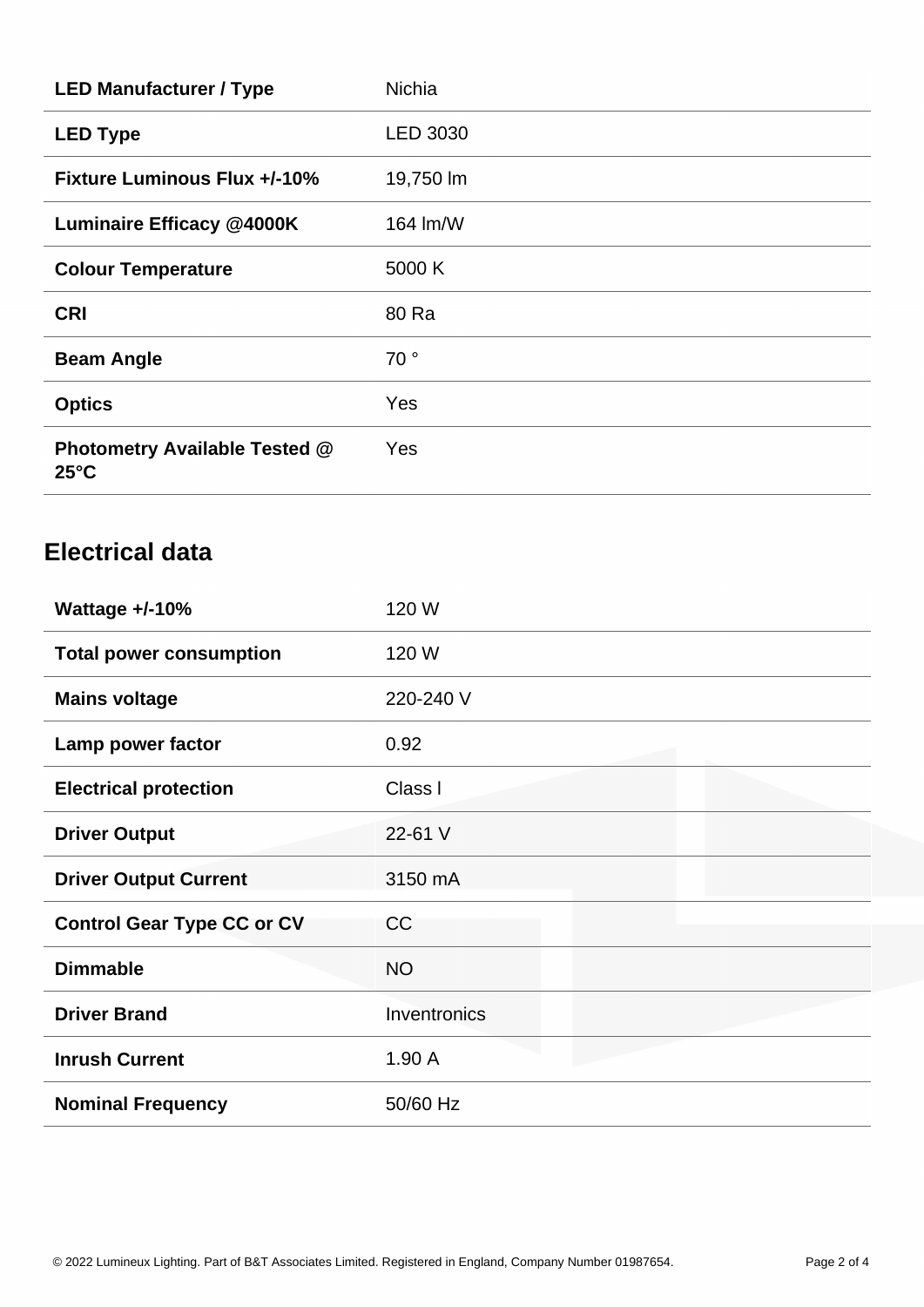#### **Lifetime data**

| Lifespan L70 B50 $@25^\circ C$        | 110,000 Hrs |
|---------------------------------------|-------------|
| Lifespan L80 B20 $@25^\circ \text{C}$ | 70,000 Hrs  |
| Lifespan L90 B10 $@25$ °C             | 31,000 Hrs  |

## **Physical Data**

| <b>Housing Colour</b>         | <b>Black RAL9005</b>   |
|-------------------------------|------------------------|
| <b>Body Material</b>          | <b>Aluminium Alloy</b> |
| <b>Driver Housing</b>         | <b>Aluminium Alloy</b> |
| <b>IP Rating</b>              | 65 IP                  |
| <b>IK Rating</b>              | 10 IK                  |
| <b>Diffuser Material</b>      | Polycarbonate          |
| <b>Diffuser Finish</b>        | <b>Optical Lens</b>    |
| <b>Nominal Product Length</b> | 1178 mm                |
| <b>Nominal Product Width</b>  | 137 mm                 |
| <b>Nominal Product Height</b> | 102 mm                 |
| Weight                        | 7 kg                   |
| <b>Packaging</b>              |                        |

**Units Per Outer Package** 1

## **Standards and Approvals**